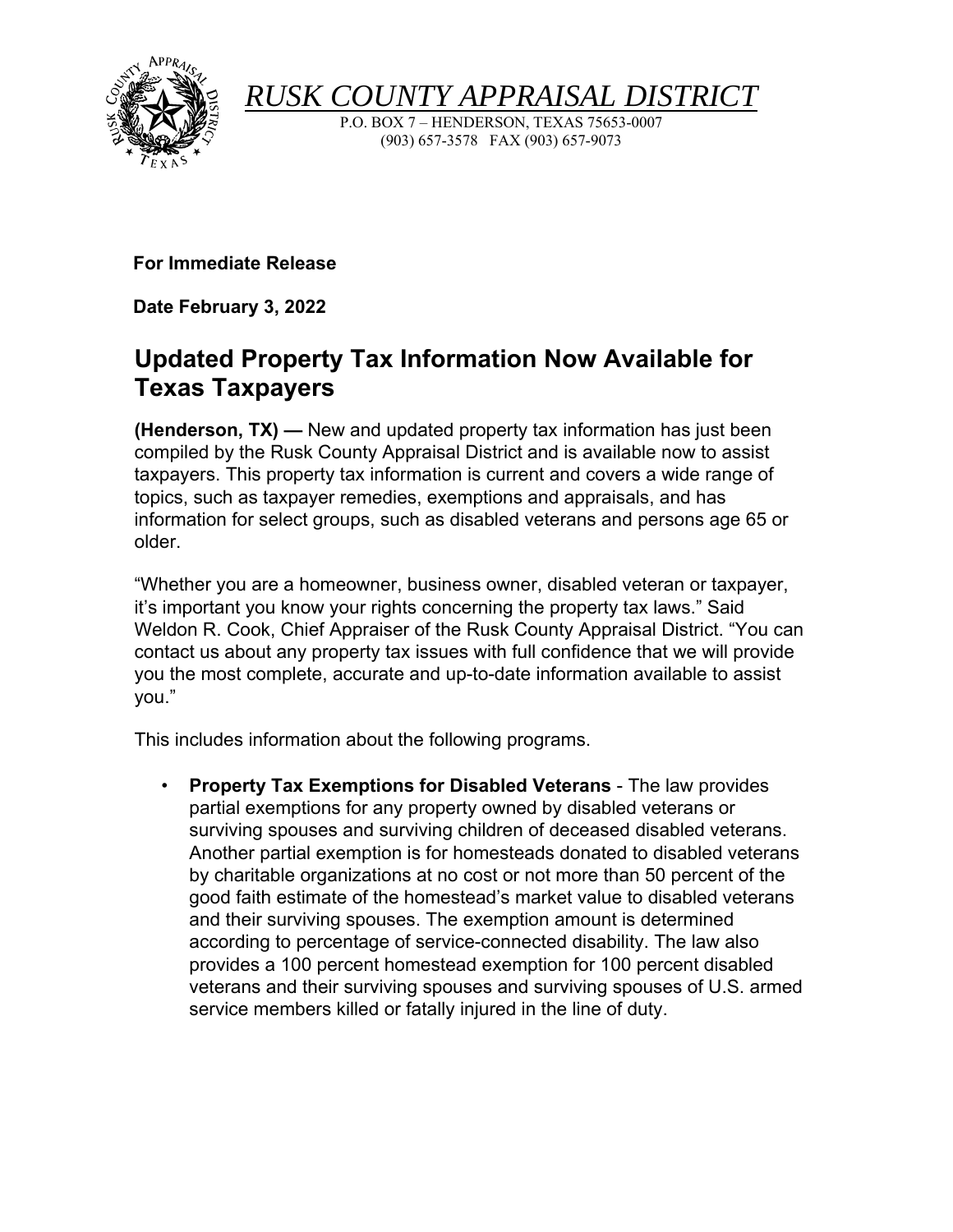

*RUSK COUNTY APPRAISAL DISTRIC* 

P.O. BOX 7 – HENDERSON, TEXAS 75653-0007 (903) 657-3578 FAX (903) 657-9073

- **Property Tax Exemptions**  Non-profit organizations that meet statutory requirements may seek property tax exemptions and must apply to their local appraisal district by a specific date. Businesses that receive tax abatements granted by taxing units; ship inventory out of Texas that may be eligible for the freeport exemption; store certain goods in transit in warehouses that are moved within 175 days; construct, install or acquire pollution control property; own and operate energy storage systems; convert landfill-generated gas; or store offshore drilling equipment while not in use may also be eligible for statutory exemptions.
- **Rendering Taxable Property**  If a business owns tangible personal property that is used to produce income, the business must file a rendition with its local appraisal district by a specified date. Personal property includes inventory and equipment used by a business. Owners do not have to render exempt property such as church property or an agriculture producer's equipment used for farming.
- **Appraisal Notices**  Normally, taxpayers receive a notice of appraised value from the appropriate local appraisal district. The city, county, school districts and other local taxing units use the appraisal district's value to set property taxes for the coming year.
- **Property Taxpayer Remedies**  This Comptroller publication explains in detail how to protest a property appraisal, what issues the county appraisal review board (ARB) can consider and what to expect during a protest hearing. The publication also discusses the option to request limited binding arbitration to compel the ARB or chief appraiser to comply with a procedural requirement and the options of taking a taxpayer's case to district court, the State Office of Administrative Hearings or binding arbitration if the taxpayer is dissatisfied with the outcome of the ARB hearing.
- **Homestead Exemptions**  A homestead is generally defined as the home and land used as the owner's principal residence on Jan. 1 of the tax year. A change in the law that became effective January 1, 2022, allows that homebuyers who acquire property after January 1 of the tax year may receive a residence homestead property tax exemption on the property for the applicable portion of the tax year which the individual qualified. A homestead exemption reduces the appraised value of the home and, as a result, lowers property taxes. Applications are submitted to the appropriate local appraisal district.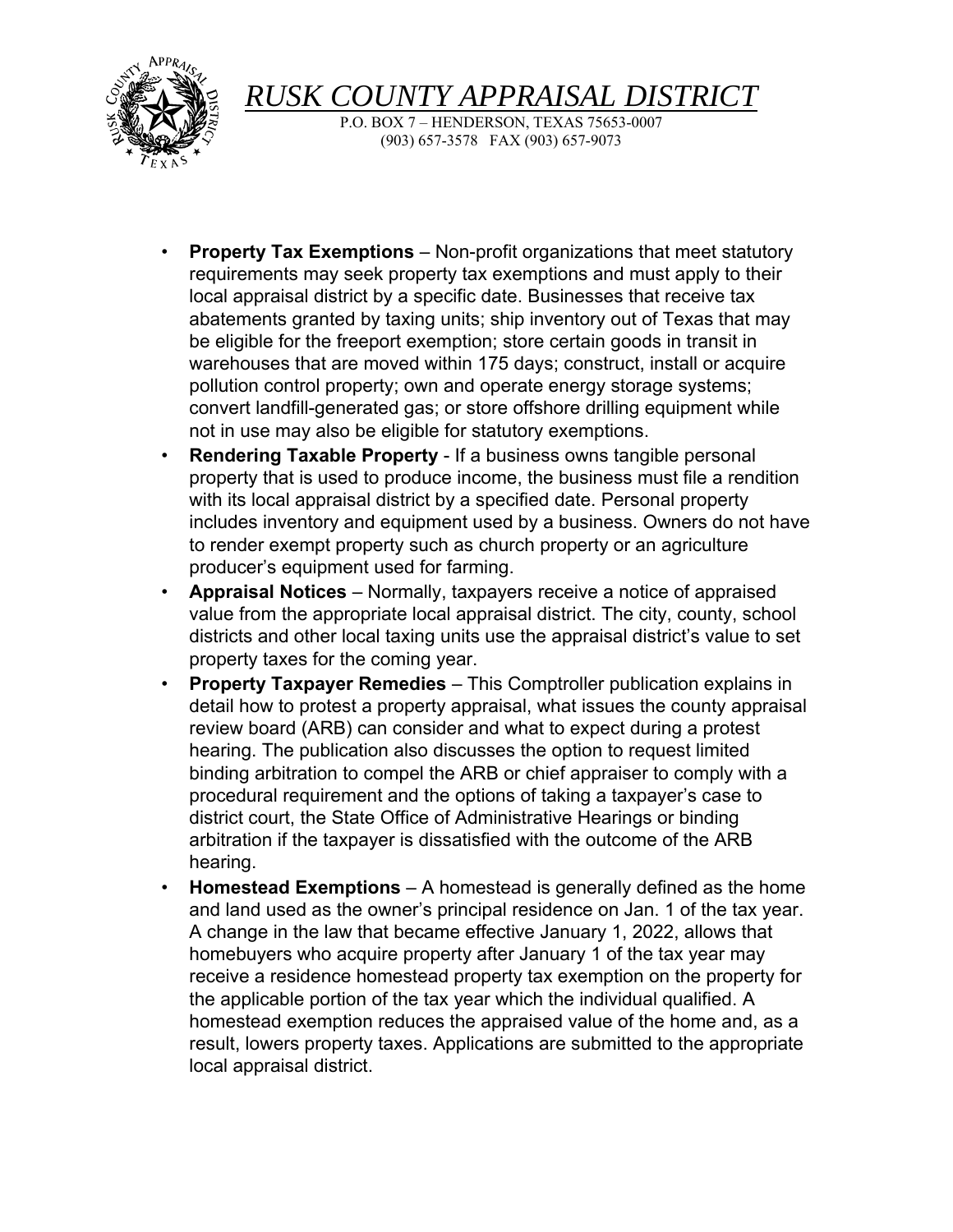

*RUSK COUNTY APPRAISAL DISTRICT* 

P.O. BOX 7 – HENDERSON, TEXAS 75653-0007 (903) 657-3578 FAX (903) 657-9073

- **Productivity Appraisal**  Property owners who use land for timberland production, agricultural purposes or wildlife management can be granted property tax relief on their land. They may apply to their local appraisal district for an agricultural appraisal which may result in a lower appraisal of the land based on production, versus market value.
- **Residence Homestead Tax Deferral**  Texas homeowners may postpone paying the currently delinquent property taxes due on the appreciating value of their homes by filing a tax deferral affidavit at their local county appraisal district. This tax relief allows homeowners to pay the property taxes on 105 percent of the preceding year's appraised value of their homestead, plus the taxes on any new improvements to the homestead. The deferral postpones the remaining taxes, with interest accruing at 8 percent per year but does not cancel them.
- **Property Tax Deferral for Persons Age 65 or Older or Disabled or Disabled Veteran Homeowners** – Texans who are age 65 or older or disabled, as defined by law, or who qualify for a disabled veteran exemption may postpone paying current and delinquent property taxes on their homes by signing a tax deferral affidavit. Once the affidavit is on file, taxes are deferred, but not cancelled, as long as the owner continues to own and live in the home. Interest continues to accrue at 5 percent per year on the unpaid taxes. You may obtain a deferral affidavit at the appraisal district.
- **Notice of Availability of Electronic Communication** In appraisal districts located in counties with a population of more than 200,000 or that have authorized electronic communications, and that have implemented a system that allows such communications, chief appraisers and ARBs may communicate electronically through email or other media with property owners or their designated representatives. Written agreements are required for notices and other documents to be delivered electronically instead of mailing.
- **Protesting Property Appraisal Values**  Property owners who disagree with the appraisal district's appraisal of their property for local taxes or for any other action that adversely affects them may protest their property value to the appraisal district's ARB.
- **Informal Meetings**  Property can request an informal meeting with appraisal district staff to try and resolve their disputes prior to attending ARB hearings.